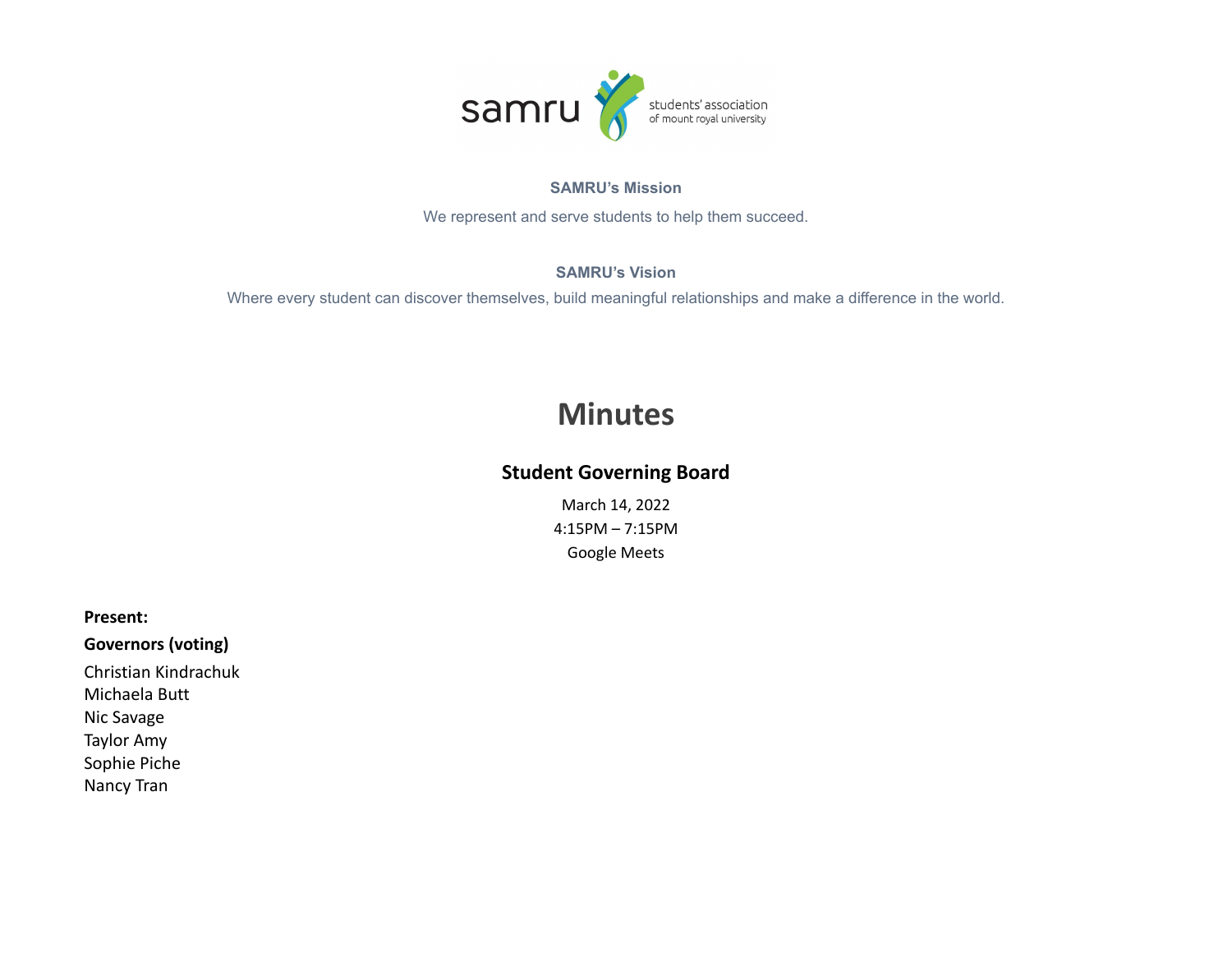

Arooba Siddiqui Leah Hart Tristalyn GiVogue Andrea Barlaan (part)

### **SAMRU Support (non-voting):**

Ashley Schreiner (Speaker) Spirit River Striped Wolf (Representation Executive Council President) Pat Cochrane (Governance Coach) Brian Walters (Executive Director) Megan Borg (Governance Manager, scribe)

#### **Regrets**

Erin Hepburn Avery McLellan Michelle Gladue

#### **Land Recognition**

'Before we begin, we recognize that we are fortunate to be situated on Treaty 7 lands, including the Niitsitapi (nit-SIT-ah-pee, or Blackfoot) Nations of the Siksika (SICK-sick-ah), Kainai (GUY-nuy) and Piikani (pih-GAH-nee); the Tsuu T'ina (TSOO-tunuh) Nation; the Nakoda (nuh-KO-dah) Nations of the Bearspaw, Chiniki (CHIN-ee-kee) and Wesley; and the Metis Nations. Through this land acknowledgement we honour the agreements between the ancestral peoples of this land and the first Euro-Canadian settlers; agreements that have been historically dishonoured. *We are all treaty people.'*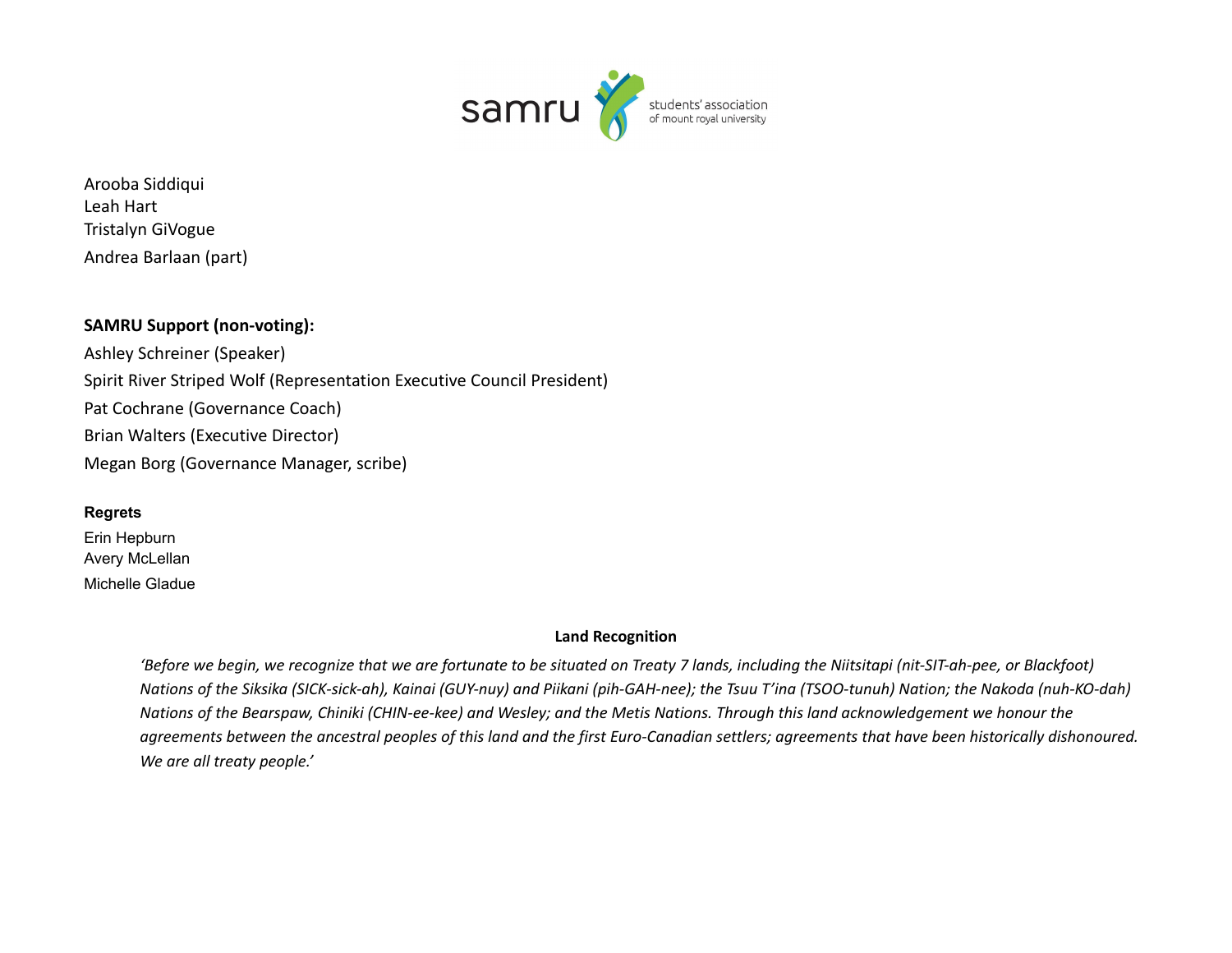

| <b>Topic</b>                                    | <b>Recommended Motion(s)</b>                                                                                                                                                                                                                                                                                                                                                                  | <b>Discussion</b>                                                                                                  |  |
|-------------------------------------------------|-----------------------------------------------------------------------------------------------------------------------------------------------------------------------------------------------------------------------------------------------------------------------------------------------------------------------------------------------------------------------------------------------|--------------------------------------------------------------------------------------------------------------------|--|
|                                                 |                                                                                                                                                                                                                                                                                                                                                                                               |                                                                                                                    |  |
| <b>Governor Oaths</b>                           | Governor GiVogue and Governor Hart recited the following oaths:                                                                                                                                                                                                                                                                                                                               |                                                                                                                    |  |
|                                                 | I (person's name) do solemnly and sincerely promise and swear:                                                                                                                                                                                                                                                                                                                                |                                                                                                                    |  |
|                                                 | That I will fulfill my duties and obligations of my position to the best of my ability and judgment, in conformity with the Objects<br>and Bylaws of the Students' Association of Mount Royal University.                                                                                                                                                                                     |                                                                                                                    |  |
|                                                 | That I will adhere to and enforce the Students' Association's Code of Ethics. That I will, in all my acts, be governed by the principles of<br>honesty, justice and fair play, and in every manner possible endeavor to promote and safeguard the best interest of the Students'<br>Association of Mount Royal University, the high purposes of our Board, and the welfare of our membership. |                                                                                                                    |  |
| Approval of<br>Agenda                           | Motion: To approve the agenda.<br>Hart/Tran<br>Carried                                                                                                                                                                                                                                                                                                                                        |                                                                                                                    |  |
| <b>Approval of</b><br><b>Consent Agenda</b>     | Motion: To approve the consent agenda<br>Savage/Amy<br>Carried                                                                                                                                                                                                                                                                                                                                |                                                                                                                    |  |
| <b>Board Professional</b><br><b>Development</b> | Motion: To go in camera.<br>Amy/Hart<br>Carried                                                                                                                                                                                                                                                                                                                                               | Governance Coach Cochrane gave a presentation on in-camera sessions and<br>asking good questions as board members. |  |
|                                                 | Motion: To go out of camera.<br>Barlaan/Hart<br>Carried                                                                                                                                                                                                                                                                                                                                       |                                                                                                                    |  |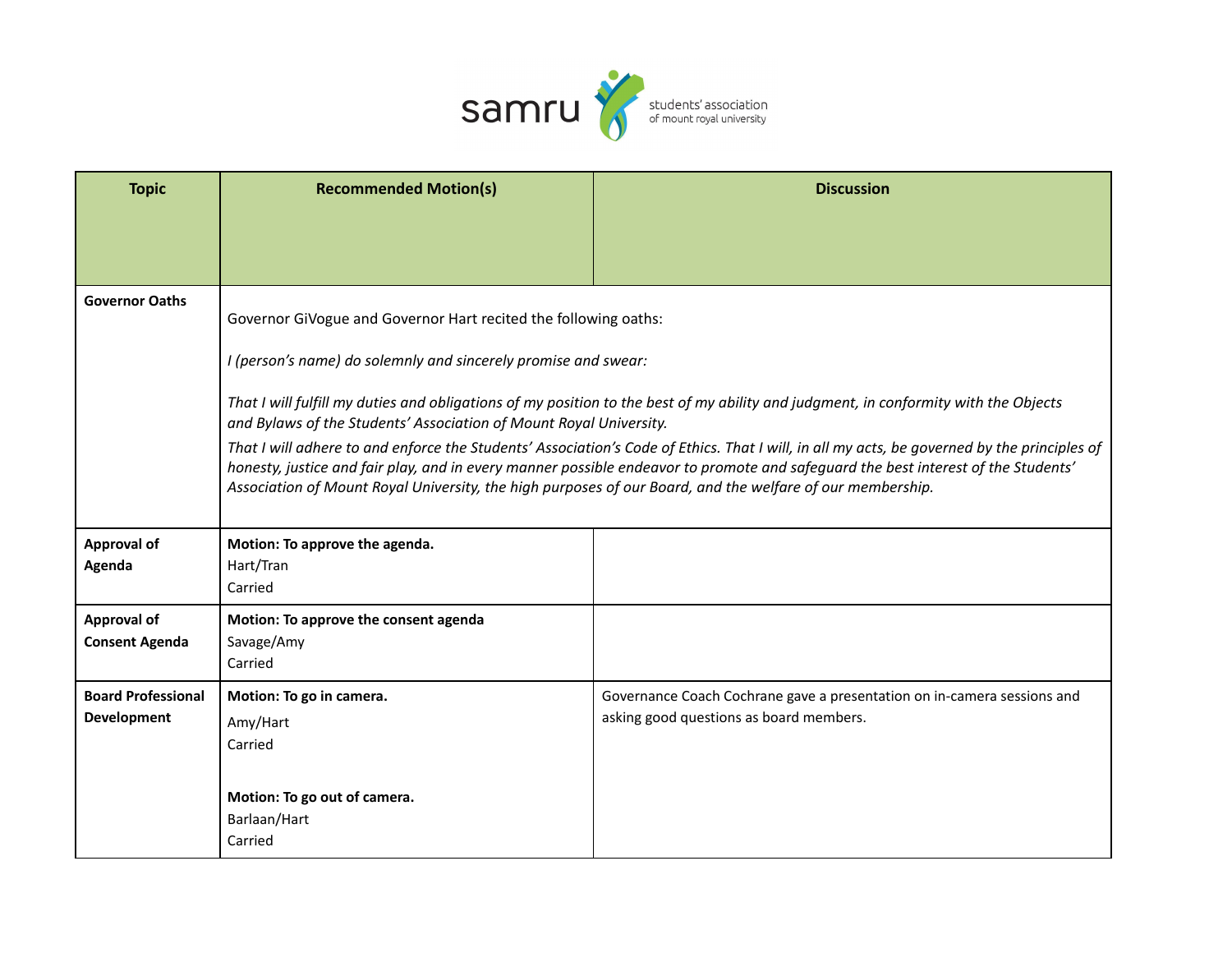

|                                                     | <b>Motion: That the President deliver the Board's</b><br>appreciation to VP Timmermans for the extraordinary<br>work she's done with CAUS.<br>Amy/Hart<br>Carried                                             |                                                  |
|-----------------------------------------------------|---------------------------------------------------------------------------------------------------------------------------------------------------------------------------------------------------------------|--------------------------------------------------|
| Governor<br><b>Committee</b><br><b>Appointments</b> | Motion: To appoint Governor GiVogue to the<br><b>Accountability Committee.</b><br>Hart/Kindrachuk<br>Carried<br>Motion: To appoint Governor Hart to the<br><b>Accountability Committee.</b><br>Amy/Kindrachuk | Governor Barlaan left the meeting                |
|                                                     | Carried                                                                                                                                                                                                       |                                                  |
| Governor<br>Recruitment<br><b>Committee</b>         | Motion: To appoint the following Governors to the<br>Governor Recruitment Work Group:<br>1. Governor Tran<br>2. Governor Amy<br>3. Governor Hart<br>Amy/Piche<br>Carried                                      |                                                  |
| 2022 Governor<br><b>Elections Report</b>            | Motion: To accept the 2022 Governor Elections Report<br>from the Chief Returning Officer.                                                                                                                     | ED Walters gave an overview of the CRO's report: |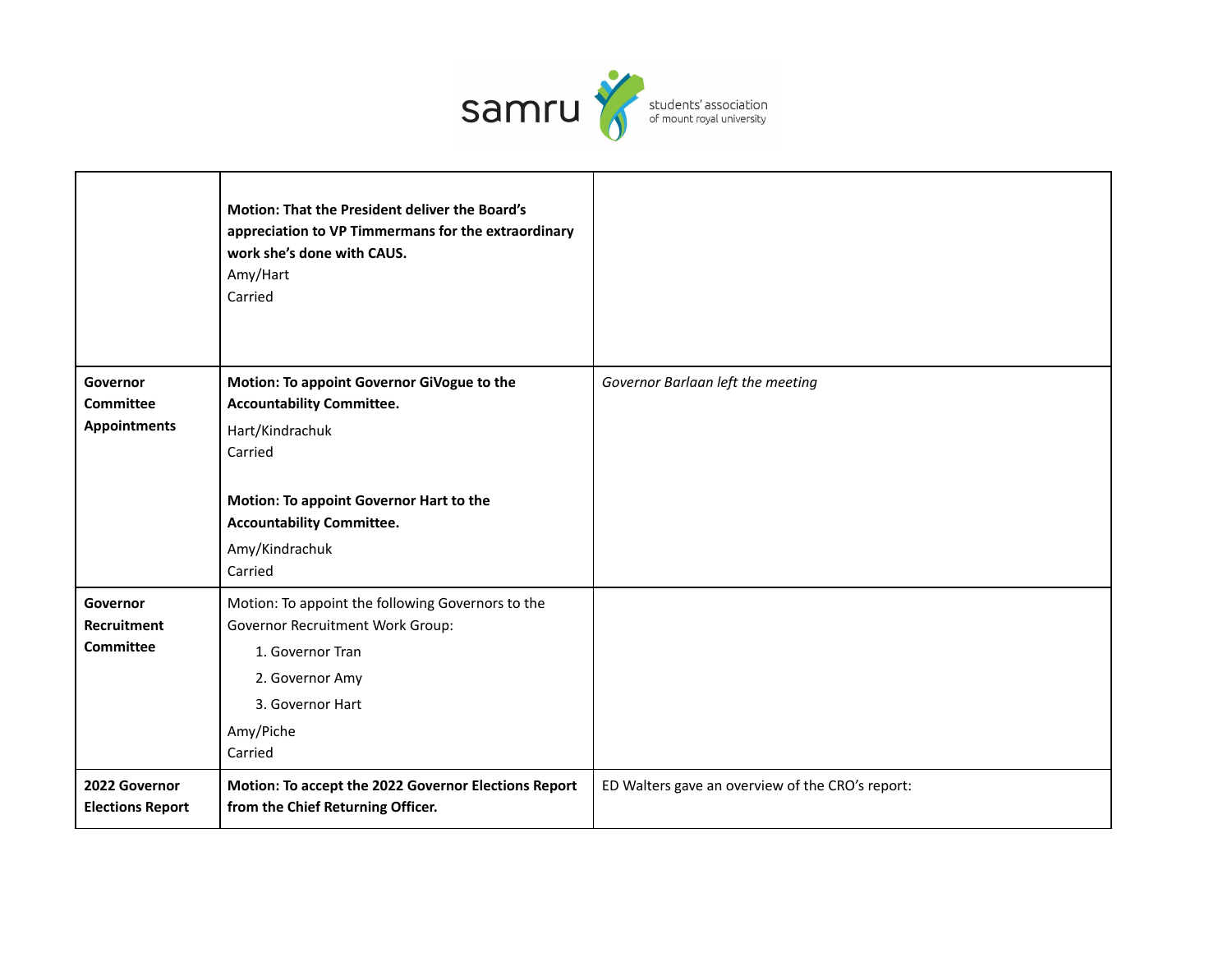

|                                                                                                         | Hart/Savage<br>Carried                                                                               | The Chief Returning Officer is hired by the Board to run SAMRU<br>elections.<br>Direction from the Board to the CRO is through the election policies<br>and the elections memo.<br>The Governor election is included in this report.<br>The CRO indicated that the election ran very smoothly.<br>The CRO has noted the success of running the elections online.<br>Additional discussion:                                                              |
|---------------------------------------------------------------------------------------------------------|------------------------------------------------------------------------------------------------------|---------------------------------------------------------------------------------------------------------------------------------------------------------------------------------------------------------------------------------------------------------------------------------------------------------------------------------------------------------------------------------------------------------------------------------------------------------|
|                                                                                                         |                                                                                                      | President Striped Wolf gave accolades to the Board over the hiring of<br>our CRO and noted that our CRO is professional and our policies are<br>robust.                                                                                                                                                                                                                                                                                                 |
| <b>Salary Scale Review</b>                                                                              | Motion: To approve the 2023-2024 full-time staff salary<br>recommendations.<br>Piche/Hart<br>Carried | ED Walters gave an overview of the salary scale review:<br>SAMRU looks to attract and obtain quality staff and remain<br>competitive - we do a salary review every two years compared to<br>other comparable organizations within Alberta. We use the Boland<br>survey results as our research point.<br>Salaries have a range (base and cap) and are reviewed every two<br>years.<br>The salary scale changes would come in to effect on July 1, 2022. |
| <b>Postponed to April</b><br><b>Board meeting: REC</b><br><b>Elections Process</b><br><b>Discussion</b> |                                                                                                      | Postponed to the next meeting when the 2022 REC elections are complete.                                                                                                                                                                                                                                                                                                                                                                                 |
| <b>Policy Review</b>                                                                                    | Motion: To approve the Segregated Funds Policy.                                                      | ED Walters gave a reminder overview of the policy review project.                                                                                                                                                                                                                                                                                                                                                                                       |